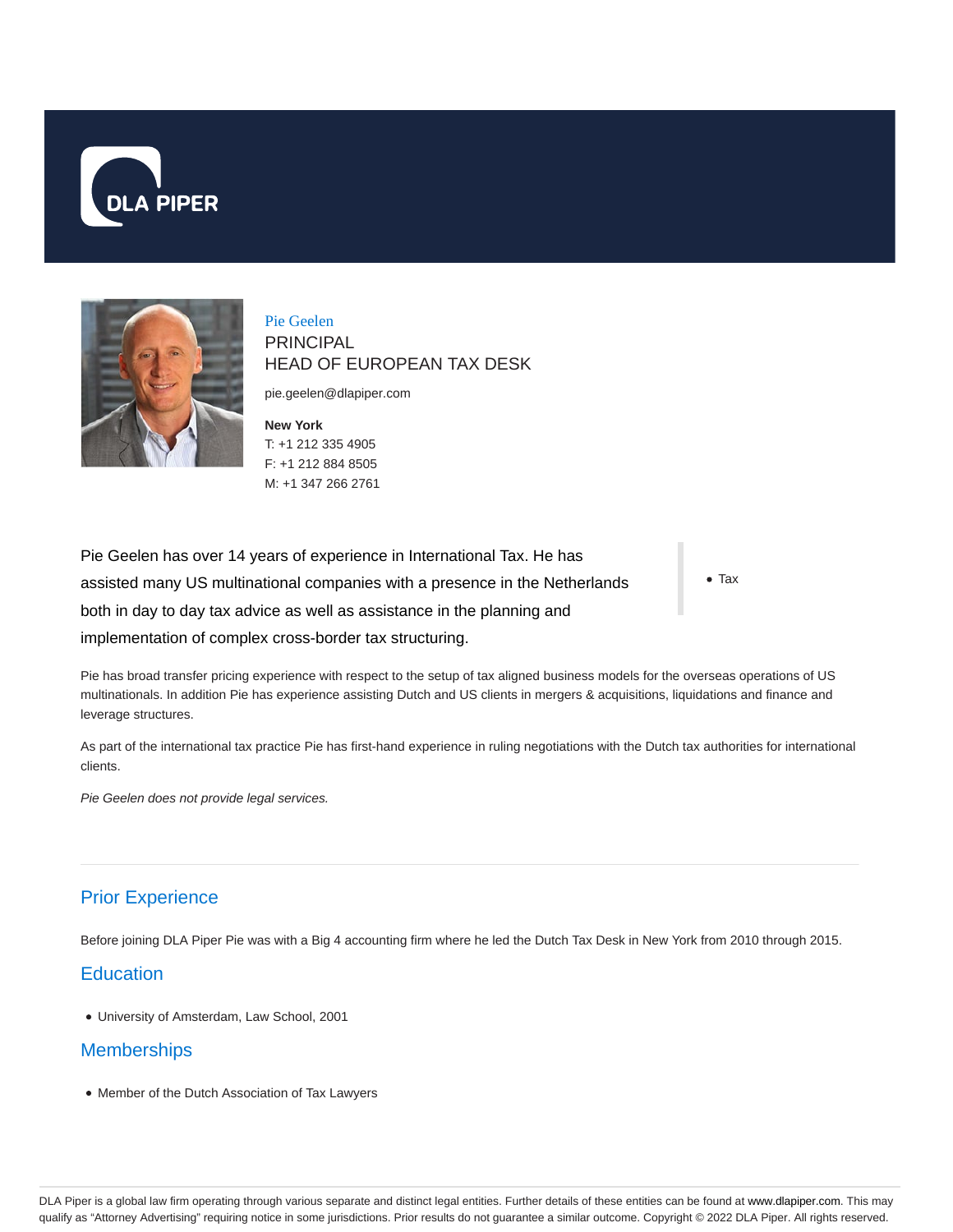# **Publications**

**OECD releases draft Model Rules on Scope of Amount A under Pillar 1**

5 April 2022 Comments on the draft rules are due on April 18, 2022.

**OECD releases commentary on the Pillar Two GloBE Rules – observations on selected topics**

17 March 2022 A look at six topics found in the commentary which have particular relevance for multinational companies and other stakeholders.

**OECD publishes draft Tax Base Determination rules for Pillar 1 Amount A**

22 February 2022

As part of a rolling release of draft Model Rules for Amount A of Pillar 1, on 18 February 2022, the OECD released for public comment draft Model Rules for defining the Tax Base that is the subject of the income reallocation envisioned by Amount A of Pillar 1.

**OECD makes progress on Pillar 1 – release of draft Sourcing and Nexus Rules of Amount A**

7 February 2022 Comments are due February 18, 2022.

**EU Directive ATAD 3 proposes new minimum substance rules against the use of shell companies**

#### 4 January 2022

The Directive introduces reporting requirements for EU tax-resident companies – irrespective of their legal form – with certain mobile and passive income streams and inadequate operational substance.

**Following suit, European Commission publishes draft EU Directive to swiftly implement OECD 15 percent global minimum tax**

23 December 2021

The proposal delivers on the EU's pledge to ensure swift and harmonized implementation of the historic international agreement on global tax reform.

**OECD issues detailed rules to implement global minimum tax: a look at the 10 chapters**

21 December 2021

The guidelines provide a detailed description of the rules that the jurisdictions under the Inclusive Framework are to implement in their local legislation.

**OECD announces global deal on international tax reform with its Two-Pillar solution**

DLA Piper is a global law firm operating through various separate and distinct legal entities. Further details of these entities can be found at www.dlapiper.com. This may qualify as "Attorney Advertising" requiring notice in some jurisdictions. Prior results do not guarantee a similar outcome. Copyright @ 2022 DLA Piper. All rights reserved.